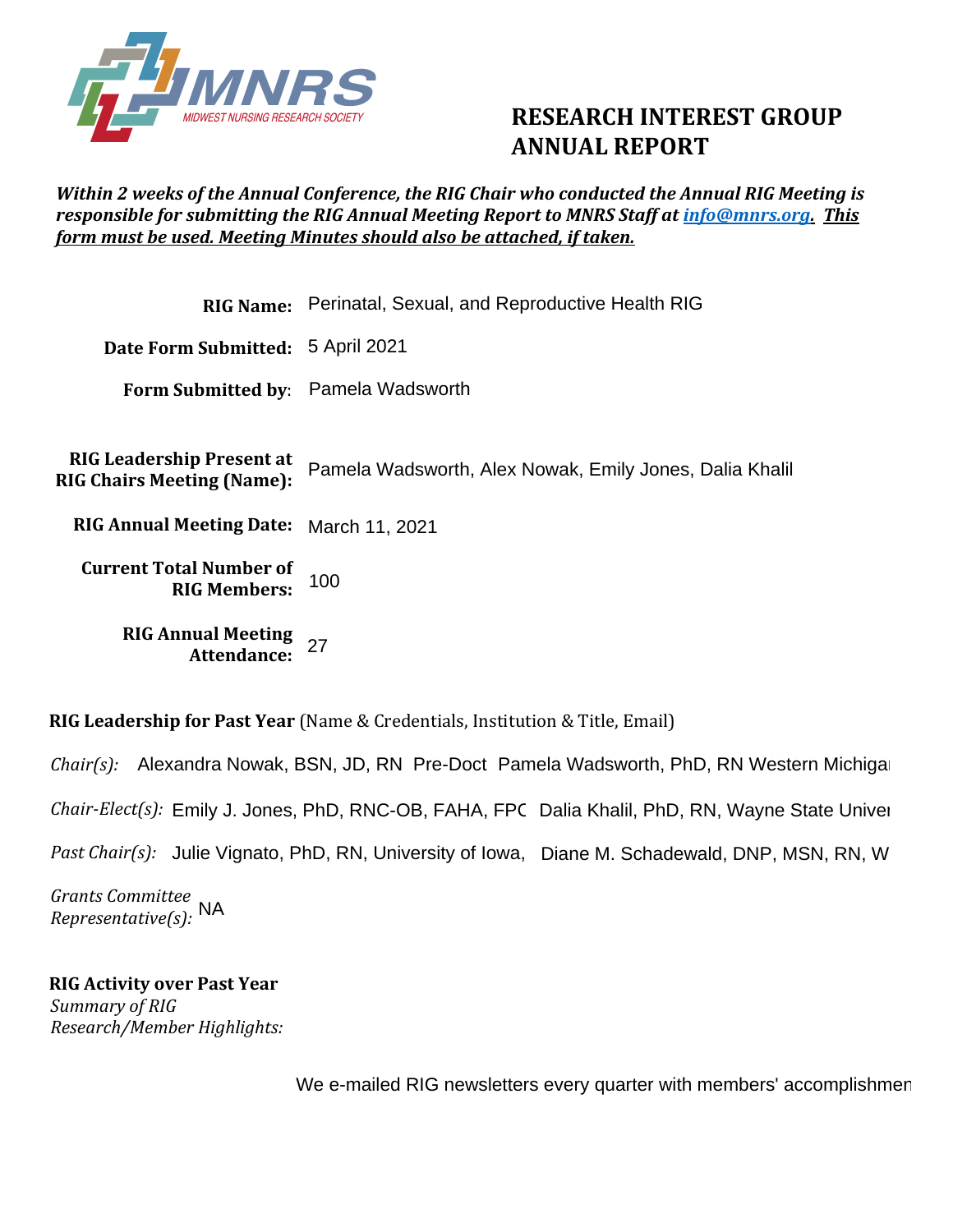*Summary of Symposium Activities:*  Guaranteed Concurrent Session Psychosocial Stress and Support in Perinatal F

*Summary of RIG Award Activities:* 

Undergraduate Research Award: Katie Kretz Graduate Research Awar

*Summary of Additional RIG Activities, as applicable:*

## **MNRS Charges of the Strategic Plan**

*How does this RIG support Research & Implementation? (i.e. symposia, newsletters:*

*How does the RIG support a diverse membership (i.e. DNP, students, other new members, retainment, practice partners)?:* Quarterly Newsletters, Instragram account<br>We changed the RiG name and purpose to be more inclusive of all ger<br>Created twitter account, distributed quarterly newsletter, utilized Listse

*How has your RIG worked to increase RIG membership and communications? (newsletter, website, communication reps, Groupsite and Listserv):*

*How are your supporting the MNRS goal of member engagement? (ex. Awards, symposia, mentoring, involvement, Groupsite activity/discussions/media/file sharing):* Awards, symposia, Groupsite, listserv

**Planned RIG Leadership for Upcoming Year** (Name & Credentials, Institution & Title, Email) Chair(s): Dalia Khalil, PhD, RN, Wayne State Univers Emily J. Jones, PhD, RNC-OB, FAHA, FPCNA, ( *Chair-Elect(s): Past Chair(s):*  Dalia Khalil, PhD, RN, Wayne State Univers Emily J. Jones, PhD, RNC-OB, FAHA, FPCNA, (<br>*t(s):* Beth Spurlock (RWJF Future of Nursing Sc Meghan Garland meghan\_garland@rush.ec<br>*(s):* Alexandra Nowak, BSN, JD, RN Pre-Doct Pam